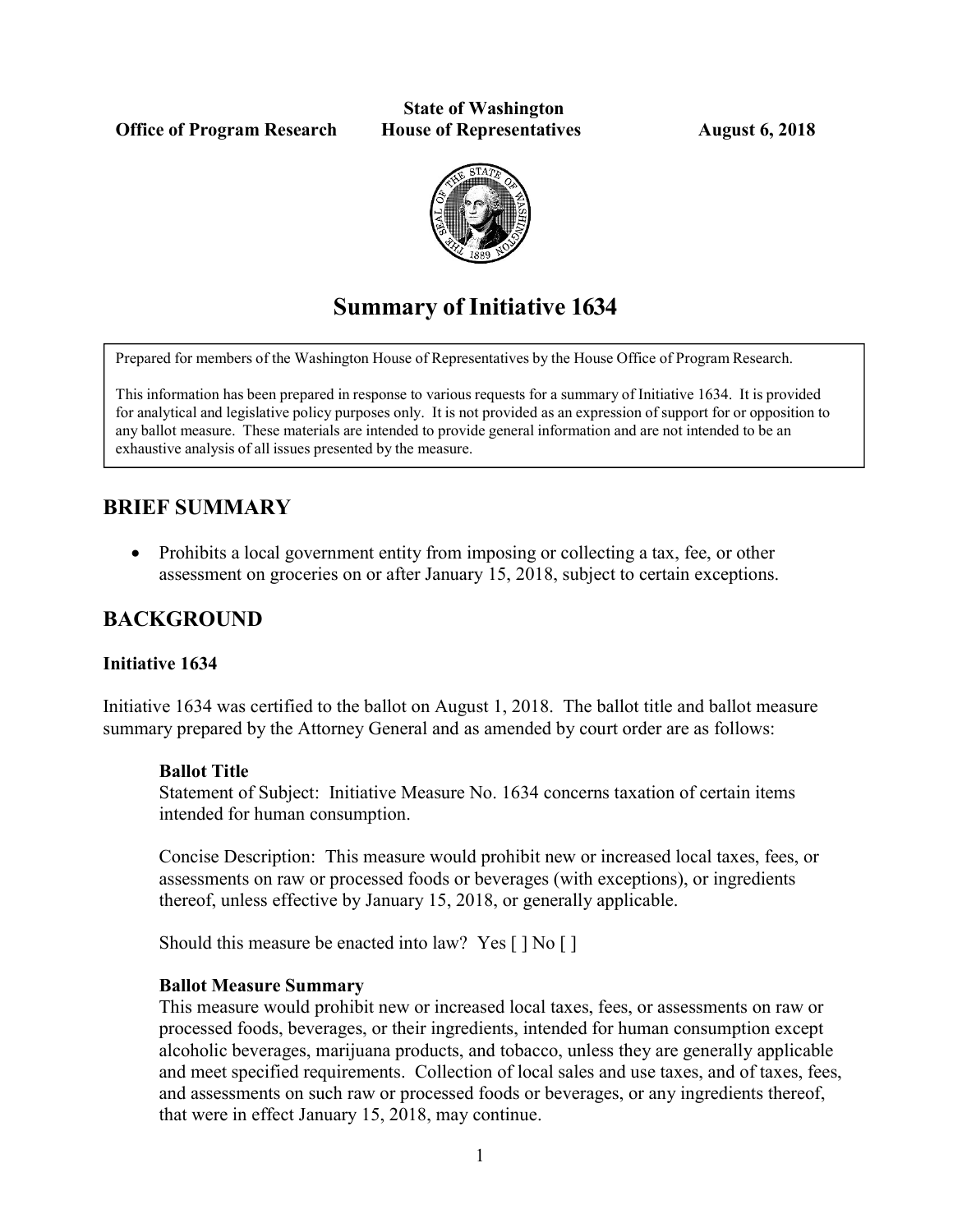#### Local Government Revenues

Under the Washington State Constitution, taxing power is generally vested in the Legislature. Any tax requires authorization in state law. The state Constitution authorizes the Legislature to grant counties, cities, towns, or other municipal corporations the power to assess and collect taxes for local purposes. Under this authority, the Legislature has enacted statutes that permit local governments to impose certain taxes, such as property taxes, real estate excise taxes, and retail sales and use taxes. Because local governments' authority to tax comes from state statutes, the Legislature may prohibit local governments from taxing certain activities. For example, counties and cities are prohibited from levying a tax on net income.

In addition to collecting taxes, local governments may collect revenues in the form of fees, such as regulatory or user fees. Local governments impose fees under their constitutionally authorized police powers rather than under a legislative delegation of taxing authority. Examples of fees include utility customer fees, permit fees, and license fees.

#### Taxation of Food

Washington's state retail sales tax generally excludes sales of food and food ingredients, but it does apply to certain categories of consumable items, including prepared food, soft drinks, bottled water, dietary supplements, alcoholic beverages, tobacco, marijuana, useable marijuana, and marijuana-infused products. Local retail sales taxes include the same exemptions for food and food ingredients.

### **SUMMARY**

#### Findings and Declaration

The following findings and declaration are made regarding the taxation of groceries:

- 1. Access to food is a basic human need.
- 2. Keeping the price of groceries as low as possible improves access to food for all.
- 3. Taxing groceries is regressive and hurts Washingtonians of low and fixed income the most.
- 4. Working families in Washington pay a greater share of their family income in state and local taxes than their wealthier counterparts.
- 5. No local government entity may impose any new tax, fee, or other assessment that targets grocery items.

#### Prohibition on Local Taxation of Groceries

A local government entity is prohibited from imposing or collecting any tax, fee, or other assessment on groceries on or after January 15, 2018, unless certain exceptions apply.

Prepared for members of the Washington House of Representatives by the House Office of Program Research. This information has been prepared in response to various requests for a summary of Initiative 1634. It is provided for analytical and legislative policy purposes only. It is not provided as an expression of support for or opposition to any ballot measure. These materials are intended to provide general information and are not intended to be an exhaustive analysis of all issues presented by the measure.